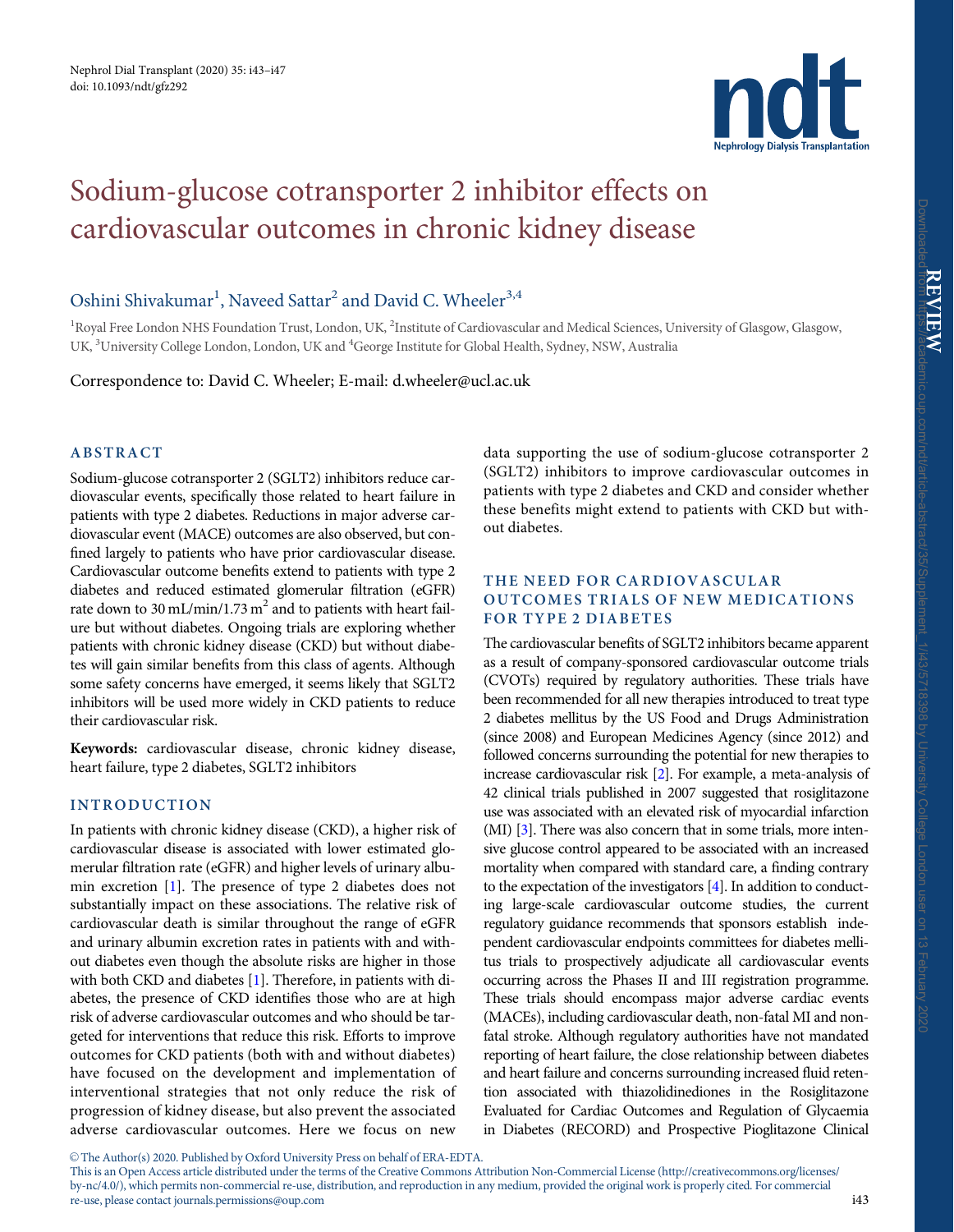<span id="page-1-0"></span>Trial In Macrovascular Events studies (PROactive) [\[5,](#page-3-0) [6\]](#page-4-0) have led investigators to evaluate heart failure in CVOTs as a pre-specified secondary endpoint.

#### CARDIOVASCULAR EFFECTS OF SGLT2 INHIBITORS IN TYPE 2 DIABETES BASED ON DATA FROM CVOTS

Three CVOTs involving three SGLT2 inhibitors have been published to date, the Empagliflozin and Cardiovascular Outcome Event Trial (EMPA-REG OUTCOME) [\[7\]](#page-4-0), Canagliflozin Cardiovascular Assessment Study (CANVAS) [[8\]](#page-4-0) and Dapagliflozin Effect on Cardiovascular Events–Thrombolysis in Myocardial Infarction 58 (DECLARE–TIMI 58) [[9](#page-4-0)]. These studies randomized patients with type 2 diabetes with either a prior cardiovascular event or with cardiovascular risk factors to empagliflozin, canagliflozin and dapagliflozin or placebo, respectively. The proportion of patients who had experienced a prior cardiovascular event differed between these studies, ranging from 100% in EMPA-REG OUTCOME through 65.6% in CANVAS and 40.6% in DECLARE-TIMI 58 (Table 1). Although designed to confirm safety, all three studies demonstrated a reduction in cardiovascular events, particularly heart failure, in patients randomized to active drug.

What can we learn from these trials about clinical outcome benefits in 'high-risk' patients who have both type 2 diabetes and CKD? As with most cardiovascular trials, exclusion criteria limited enrolment of patients with more severely impaired kidney function. Patients with an eGFR  $\langle 30 \text{ mL/min}/1.73 \text{ m}^2$  were excluded from EMPA-REG and CANVAS, while a creatinine clearance (by Cockcroft–Gault) of 60 mL/min was the lower cut-off for kidney function in the DECLARE-TIMI 58 trial. Because of these inclusion/exclusion criteria, patients with Stages 4 and 5 CKD were not recruited into these studies. However, all three CVOTs did include patients who fulfil criteria for Stage 3 CKD (on the basis of a sustained reduction in eGFR between 30 and 60 mL/min/1.73  $m<sup>2</sup>$ ) and Stages 1 and 2 CKD (on the basis of an eGFR between 60 and 90 mL/min/  $1.73 \text{ m}^2$  with persistent albuminuria).

Post hoc analyses of the three CVOTs have provided valuable insights into the likely benefits of SGLT2 inhibitors on cardiovascular outcomes in patients with Stages 1–3 CKD. In the EMPA-REG OUTCOME trial, 7020 individuals with type 2 diabetes mellitus [haemoglobin A1c (HbA1c) of 7–10%], who had a prior cardiovascular event reflecting underlying coronary, peripheral or cerebrovascular disease were enrolled. These patients were randomized to receive empagliflozin (either 10 or 20 mg) or placebo in addition to standard care [[7](#page-4-0)]. Of these patients, 2250 individuals had prevalent CKD {defined as an eGFR  $\lt 60$  mL/min/1.73 m<sup>2</sup> and/or macroalbuminuria [urine] albumin:creatinine ratio (UACR) >300 mg/g] at baseline} [\[10](#page-4-0)]. Event rates were numerically higher in patients recruited with an eGFR  $\leq 60$  mL/min/1.73 m<sup>2</sup> than in patients with an eGFR  $\geq$ 60 mL/min/1.73 m<sup>2</sup> and in those with macroalbuminuria as compared with those with no albuminuria at baseline as would be expected.

In patients with CKD at baseline, empagliflozin (both doses combined for analysis) reduced all-cause mortality by 24% {hazard ratio [HR] 0.76 [95% confidence interval (CI) 0.59– 0.99]}, cardiovascular death by 29% [HR 0.71 (95% CI 0.52– 0.98)] and hospitalization for heart failure by 39% [HR 0.61 (95% CI 0.42–0.87)] compared with placebo. Reductions in the risk of cardiovascular events including 3-point MACE (allcause mortality, non-fatal MI and non-fatal stroke) with empagliflozin were broadly consistent in patients with an eGFR  $<$  60 mL/min/1.73 m<sup>2</sup> compared with those with an eGFR  $>$ 60 mL/min/1.73 m<sup>2</sup>, suggesting that the cardiovascular benefits of the drug were not attenuated in Stage 3 CKD. Risk reductions were also consistent across the range of UACR from  $>$ 33.9 mg/mmol to  $<$ 3.39 mg/mmol ( $>$ 300– $<$ 30 mg/g) at baseline. The adverse event profile of empagliflozin was similar in patients in all eGFR subgroups.

The CANVAS Programme included two multicentre, double-blind, placebo-controlled, randomized trials, CANVAS and CANVAS-R, the results of which were combined for analysis [[8\]](#page-4-0). In these two trials, 10 142 participants with type 2 diabetes (HbA1c  $\geq$ 7.0% and  $\leq$ 10.5%), who were either  $\geq$ 30 years old with established atherosclerotic vascular disease or  $\geq$  50 years old with two or more cardiovascular risk factors (65% primary prevention), were randomized to canagliflozin (100 or 300 mg) or placebo (Table 1). The mean follow-up duration was 188.2 weeks. At baseline, 2039 (20.1%) participants had an eGFR  $<$  60 mL/min/1.73 m<sup>2</sup>, with characteristics similar to the participants in the EMPA-REG trial [[11](#page-4-0)]. In participants

| Table 1. Details of CKD patients studied in SGLT2 inhibitor trials with main cardiovascular outcomes (compared with non-CKD patient subgroups where |  |  |
|-----------------------------------------------------------------------------------------------------------------------------------------------------|--|--|
| possible)                                                                                                                                           |  |  |

| Characteristics                                           | <b>EMPA-REG OUTCOME</b> | <b>CANVAS</b>        | DECLARE-TIMI 58         | <b>CREDENCE</b>      |
|-----------------------------------------------------------|-------------------------|----------------------|-------------------------|----------------------|
| Drug                                                      | Empagliflozin           | Canagliflozin        | Dapagliflozin           | Canagliflozin        |
| Median follow-up time (years)                             | 3.1                     | 2.4                  | 4.2                     | 2.62                 |
| Trial participants, n                                     | 7020                    | 10 142               | 17 160                  | 4401                 |
| Patients with established ASCVD, $n$ (%)                  | 7020 (100)              | 6656 (65.6)          | 6974 (40.6)             | 2220 (50.4)          |
| Patients with history of heart failure, $n$ (%)           | 706(10.1)               | 1461 (14.4)          | 1724(10.0)              | 652 (14.8)           |
| Patients with eGFR <60 mL/min/1.73 m <sup>2</sup> , n (%) | 1819 (25.9)             | 2039(20.1)           | 1265(7.4)               | 2631 (59.8)          |
| Patients with elevated UACR, $n$ (%)                      | 2035 (29%)              | 3026 (29.8)          | 5198 (30.3)             | 4401(100)            |
| Relevant CV event                                         | CV death, MI, stroke    | CV death, MI, stroke | CV death, heart failure | CV death, MI, stroke |
| CKD patient group, HR (95% CI)                            | $0.88^a (0.69 - 1.13)$  | $0.70(0.55-0.99)$    | <b>NA</b>               | $0.80(0.67-0.95)$    |
| Non-CKD subgroup, HR (95% CI)                             | $0.84(0.70-1.01)$       | $0.92(0.79-1.07)$    |                         | All patients had CKD |
| P-value (heterogeneity)                                   | 0.76                    | 0.08                 | 0.29                    | NA                   |

<sup>a</sup>CKD subgroup defined as eGFR <60 mL/min/1.73 m<sup>2</sup> (or on the basis of albuminuria). CV, cardiovascular; NA, not available.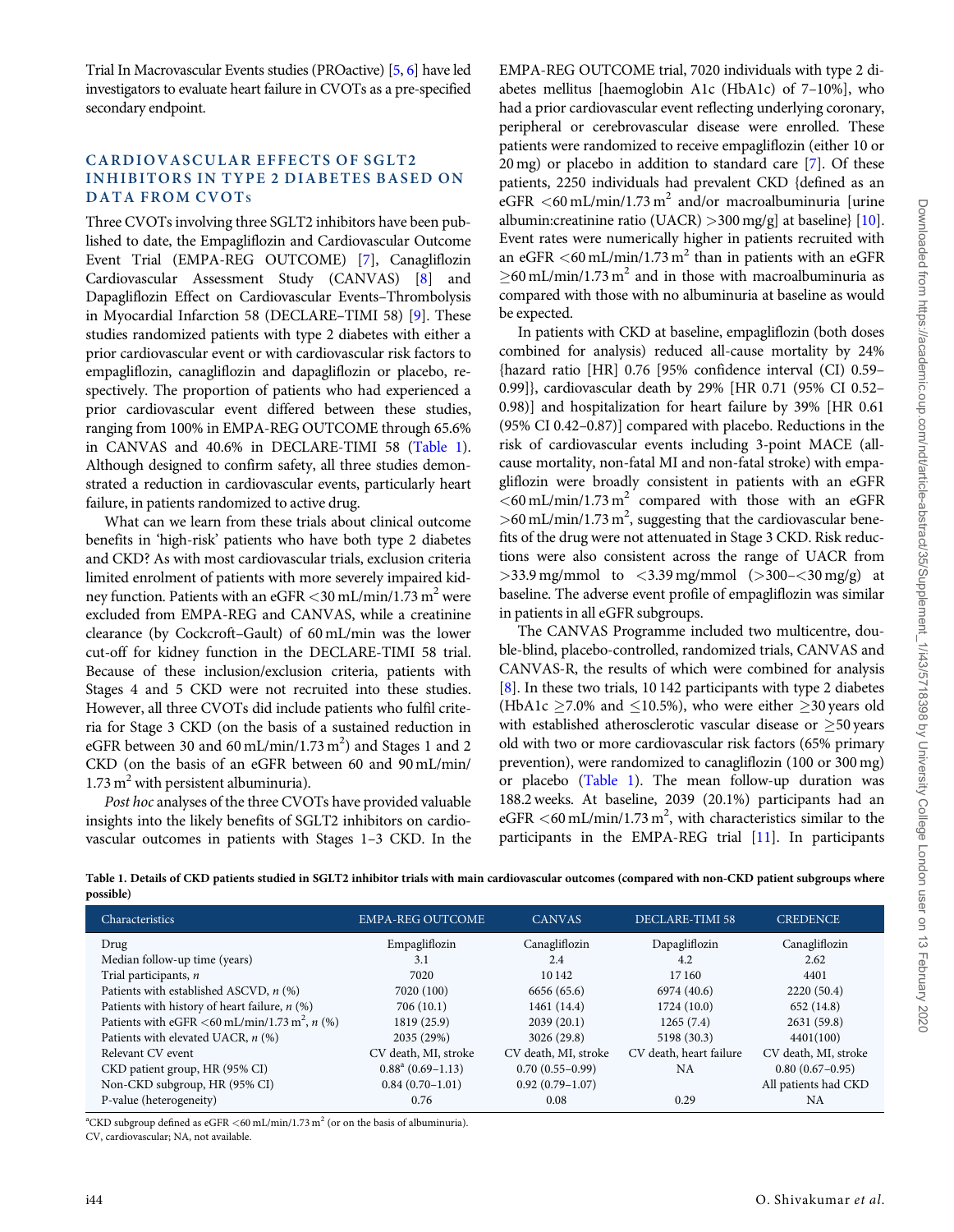<span id="page-2-0"></span>randomized to both canagliflozin and placebo, event rates for all outcomes except for fatal/non-fatal stroke were numerically higher in patients with eGFR  $\lt$  60 mL/min/1.73 m<sup>2</sup> than in patients with eGFR  $\geq$  60 mL/min/1.73 m<sup>2</sup> at baseline. With respect to the primary composite outcome (cardiovascular death, non-fatal MI and non-fatal stroke), the risk reduction in patients randomized to canagliflozin (both doses combined) was similar in participants with an eGFR  $<$  60 mL/min/1.73 m<sup>2</sup> [HR 0.70 (95%) CI 0.55–0.90)] compared with those with an eGFR >60 mL/min/ 1.73 m<sup>2</sup> [HR 0.92 (95% CI 0.79–1.07); p for heterogeneity = 0.08). Relative effects on most cardiovascular outcomes were similar across eGFR subgroups, with possible heterogeneity suggested only for the outcome of fatal/non-fatal stroke, with possibly greater benefit at lower eGFRs (p for heterogeneity  $= 0.01$ ), as were results for almost all safety outcomes. There was an increased risk of amputation in the canagliflozin-treated patients, but this was not exacerbated by the presence of CKD [[12\]](#page-4-0).

The DECLARE study (dapagliflozin and cardiovascular outcomes in type 2 diabetes), the most recently published CVOT involving SGLT2 inhibitors, randomized 17 160 with type 2 diabetes (HbA1c 6.5–12.0%) and established atherosclerotic cardiovascular disease (ASCVD)  $(n = 6874)$  or multiple risk factors for ASCVD ( $n = 10186$ ; 40.6% secondary prevention) to a single dose of dapagliflozin (10 mg) or placebo [\[9](#page-4-0)] [\(Table 1](#page-1-0)). Detailed cardiovascular outcome data for patients with CKD enrolled in this trial are now emerging from *post hoc* analyses. With the exclusion criterion of a Cockcroft–Gault eGFR of  $\leq 60$  mL/min/1.73 m<sup>2</sup> at baseline, 1265 participants (7.4% of the total) had an eGFR  $<$  60 mL/min/1.73 m<sup>2</sup> based on the Chronic Kidney Disease Epidemiological Collaboration equation [\[13\]](#page-4-0). In the study population overall, dapagliflozin reduced cardiovascular death or hospitalization for heart failure compared with placebo [4.9% versus 5.8%; HR 0.83 (95% CI 0.73–0.95);  $p = 0.005$ ], one of the two primary endpoints, mainly due to a lower rate of hospitalization for heart failure [HR 0.73 (95% CI 0.61-0.88)]. In a post hoc analysis, 5367 (31.3%) participants were identified with CKD based on either an eGFR  $\leq 60 \text{ mL/min}/1.73 \text{ m}^2$  or a UACR  $> 3.39 \text{ mg/mmol}$ (30 mg/g). Patients with CKD were stratified according to whether they had reduced eGFR, albuminuria or both. Cardiovascular event rates were higher in patients with CKD than in those without, with the highest risk for CV death, hospitalization for heart failure and MACEs observed in patients with both a low eGFR and albuminuria  $[14]$ . Once again, the relative risk reduction for these cardiovascular endpoints in patients randomized to dapagliflozin was generally consistent across the subgroups, although, as expected, the greatest absolute reduction was observed in those at highest risk based on level of eGFR and urinary albumin excretion.

A recent meta-analysis of the three CVOTs described above including 34 322 patients with type 2 diabetes (of whom 60.2% had established ASCVD at baseline) demonstrated that SGLT2 inhibitors reduced MACEs by 11% [HR 0.89 (95% CI 0.83– 0.96);  $p = 0.0014$  [[15](#page-4-0)]. This benefit was apparent in patients with a history of ASCVD [HR 0.86 (95% CI 0.80–0.93)] and not in those without [HR 1.00 (95% CI 0.87–1.16); p for inter $action = 0.0501$ . These data suggest that SGLT2s reduced MACE outcomes (i.e. outcomes driven by ASCVD), but this benefit is confined largely to patients with prior ASCVD events. In addition, there was a 23% reduction in the risk of cardiovascular death or hospitalization for heart failure [HR 0.77 (95% CI 0.71-0.84);  $p < 0.0001$ ], with no significant difference between patients with and without baseline ASCVD (p for interaction  $= 0.41$ ) nor with or without a history of heart failure (P for interaction  $= 0.51$ ). A greater reduction of 31% was seen in the risk of hospitalization for heart failure [HR 0.69 (95% CI 0.61–0.79);  $p < 0.0001$ ], again observed regardless of prior cardiovascular history. Of the patients included in this metaanalysis, 14.2% had an eGFR  $<$  60 mL/min/1.73 m<sup>2</sup>. The reduction of MACEs by SGLT2 inhibitors was not different across three eGFR subgroups ( $\leq$ 60, 60–90 and  $\geq$ 90 mL/min/1.73 m<sup>2</sup>). However, the reduction in hospitalization for heart failure was 40, 31 and 12%, respectively (P for interaction  $= 0.0073$ ), suggesting a greater relative benefit in patients with more severely impaired kidney function at baseline.

Thus data from the EMPA-REG, CANVAS and DECLARE-TIMI 58 studies show broadly consistent associations between eGFR, UACR and enhanced cardiovascular risk in patients with type 2 diabetes. All three trials demonstrate that reductions in cardiovascular events in participants randomized to SGLT2 inhibitors are not attenuated by concomitant Stages 1–3 CKD, and reductions in heart failure on SGLT2 inhibitors may be accentuated in CKD patients [\(Table 1\)](#page-1-0).

#### CARDIOVASCULAR BENEFITS OF SGLT2 INHIBITORS IN PATIENTS WITH TYPE 2 DIABETES AND CKD (THE CREDENCE STUDY)

The Canagliflozin and Renal Outcomes in Type 2 Diabetes and Nephropathy (CREDENCE) trial, which recruited patients with type 2 diabetes and albuminuric CKD (eGFR 30–90 mL/min/  $1.73 \text{ m}^2$  and UACR 300-5000 mg/g), examined the impact of canagliflozin 100 mg daily or placebo for both renal and cardiovascular endpoints [\[16\]](#page-4-0). The inclusion criteria required that all patients were on a stable (maximum tolerated) dose of either an angiotensin-converting enzyme inhibitor or an angiotensin receptor blocker for at least 4 weeks prior to randomization. Patients randomized to canagliflozin had a lower risk of a composite of cardiovascular death or hospitalization due to heart failure [HR 0.69 (95% CI 0.57–0.83); p < 0.001]; a lower risk of a composite of cardiovascular death, MI or stroke [HR 0.80 (95% CI 0.67-0.95);  $p = 0.01$  and a lower risk of hospitalization for heart failure [HR 0.61 (95% CI 0.47–0.80);  $p < 0.001$  [\[17](#page-4-0)]. However, no significant risk reduction in cardiovascular death [HR 0.78 (95% CI 0.61–1.00);  $p = 0.05$ ] was observed. Unlike previous studies, benefits for both MACEs and heart failure events were observed whether or not patients had a prior cardiovascular event at baseline [[18](#page-4-0)]. Furthermore, the cardioprotective benefits of canagliflozin were not diminished in CKD patients who had a baseline HbA1c <7.0% (53 mmol/mol) at baseline, suggesting that poor diabetic control was not a prerequisite for cardiovascular risk reduction [\[19\]](#page-4-0).

The cardiovascular benefits of canagliflozin observed in the CREDENCE trial are broadly consistent with prior data from the EMPA-REG, CANVAS and DECLARE-TIMI 58 CVOTs,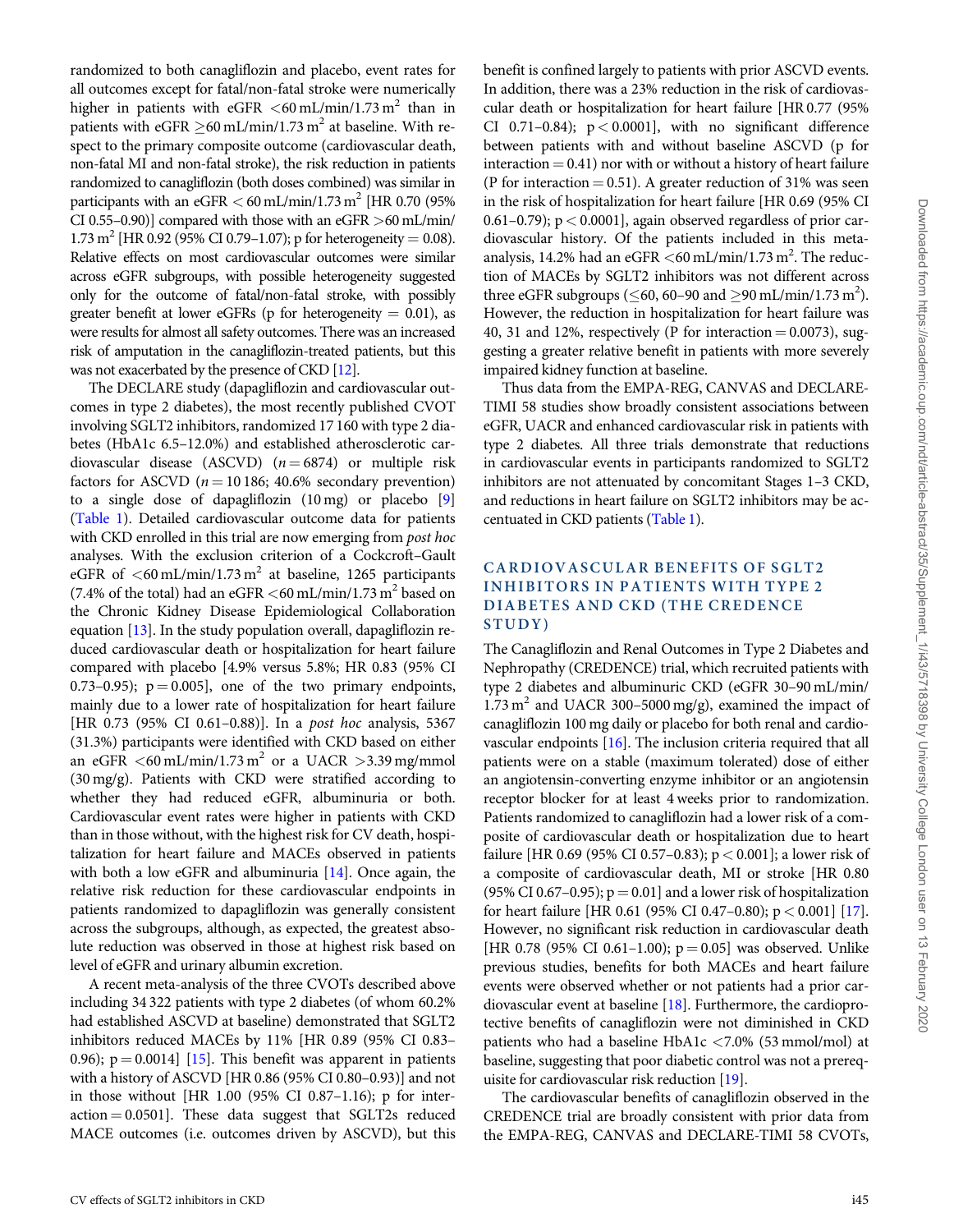<span id="page-3-0"></span>

FIGURE 1: Summary of cardiovascular benefits of SGLT2 inhibitors in CKD.

with baseline eGFR and albuminuria being the most powerful indicators of cardiovascular risk across all four studies. Such consistency suggests a class effect of SGLT2 inhibitors on cardiovascular outcomes across both non-CKD and CKD patients [\[20\]](#page-4-0).

CARDIOVASCULAR BENEFITS OF SGLT2 INHIBITORS BEYOND DIABETES

Recent data from a heart failure study indicate that the cardiovascular benefits of SGLT2 inhibitors extend beyond patients with type 2 diabetes. The Dapagliflozin in Patients with Heart Failure and Reduced Ejection Fraction (DAPA-HF study) recruited 4744 patients with New York Heart Association Class II, III or IV heart failure and an ejection fraction  $\leq$ 40% and randomly assigned these individuals to either dapagliflozin 10 mg or placebo in addition to conventional evidence-based therapy [\[21\]](#page-4-0). The primary outcome was a composite of worsening heart failure or cardiovascular death observed over a median of 18.2 months. Of the 4744 patients, 41.8% had a diagnosis of type 2 diabetes mellitus and 40.6% had an eGFR between 30 and 60 mL/min/1.73 m<sup>2</sup>. The primary outcome was reduced by 24% [HR 0.74 (95% CI 0.65–0.85); p < 0.001] in patients randomized to dapagliflozin compared with placebo. The benefit was similar across patients with a baseline  $e$ GFR  $\lt$  60 mL/min/  $1.73 \text{ m}^2$  [HR 0.72 (95% CI 0.59–0.86)] and eGFR  $\geq$  60 mL/min/  $1.73 \text{ m}^2$  [HR 0.76 (95% CI 0.63–0.92)]. Importantly, there was no difference in the HR when comparing patients with type 2 diabetes at baseline [0.75 (95% CI 0.63–0.90)] and those without [0.73 (95% CI 0.60–0.88)], suggesting that the cardiovascular benefits of dapagliflozin are not dependent on the presence of type 2 diabetes.

### ONGOING STUDIES OF SGLT2 INHIBITORS IN CKD

The ongoing Dapagliflozin and Prevention of Adverse outcomes in CKD (DAPA-CKD) study and The Study of Heart and Kidney Protection With Empagliflozin (EMPA-KIDNEY) explore the benefits of dapagliflozin and Empagliflozin, respectively, in patients with CKD both with and without a background history of diabetes. The DAPA-CKD study will recruit  $\sim$ 4000 patients with CKD [eGFR 25–75 mL/min/1.73 m<sup>2</sup> and a UACR 22.6–565 mg/mmol (200–5000 mg/g)] with and without a diagnosis of type 2 diabetes at baseline [\[22\]](#page-4-0). The EMPA-KIDNEY investigators plan to recruit 5000 patients with CKD [eGFR 20–45 mL/min/1.73 m<sup>2</sup> or eGFR 45–90 mL/min/1.73 m<sup>2</sup>

and a UACR >22.6 mg/mmol (200 mg/g)] with and without diabetes (both types 1 and 2 diabetes)  $\overline{23}$ . These ongoing trials should further advance our knowledge of the cardiovascular benefits of SGLT2 inhibitors in the clinical setting of CKD, both in the presence and absence of diabetes.

### **CONCLUSION**

The available data from completed trials demonstrate that the SGLT2 inhibitors reduce the risk of cardiovascular events, particularly heart failure outcomes in patients with CKD with albuminuria and an eGFR between 30 and 60 mL/min/1.73 m<sup>2</sup> (Figure 1). In the context of heart failure, these benefits extend to CKD patients who do not have type 2 diabetes. Ongoing trials will further explore the cardiovascular benefits of these agents in patients with lower levels of eGFR and in those without diabetes. Assuming no unexpected safety signals emerge from these studies, it seems likely that SGLT2 inhibitors could become standard therapy along with angiotensin-converting enzyme inhibitors/angiotensin receptor blockers and statins to reduce cardiovascular risk in patients with CKD.

#### CONFLICT OF INTEREST STATEMENT

O.S. declares no conflicts of interest. N.S. has consulted for Amgen, Boehringer Ingelheim, Ely Lilly, Novo Nordisk, Napp, Pfizer and Sanofi and received grant support from Boehringer Ingelheim. D.C.W. has received consultancy fees from Amgen, AstraZeneca, Bayer, Boehringer Ingelheim, Merck Sharp and Dohme, Mundipharma, Napp, Reata and Vifor Fresenius.

#### **REFERENCES**

- [1.](#page-0-0) Fox CS, Matsushita K, Woodward M et al. Associations of kidney disease measures with mortality and end-stage renal disease in individuals with and without diabetes: a meta-analysis. Lancet 2012; 380: 1662–1673
- [2.](#page-0-0) Gore MO, McGuire DK. Cardiovascular disease and type 2 diabetes mellitus: regulating glucose and regulating drugs. Curr Cardiol Rep 299 11: 253–263
- [3.](#page-0-0) Nissen SE, Wolski K. Effect of rosiglitazone on the risk of myocardial infarction and death from cardiovascular causes. N Engl J Med 2007; 356: 2457–2471
- [4.](#page-0-0) Miller ME, Williamson JD, Gerstein HC et al. Effects of randomization to intensive glucose control on adverse events, cardiovascular disease, and mortality in older versus younger adults in the ACCORD Trial. Diabetes Care 2014; 37: 634–643
- [5.](#page-1-0) Home PD, Pocock SJ, Beck-Nielsen H et al. Rosiglitazone evaluated for cardiovascular outcomes in oral agent combination therapy for type 2 diabetes (RECORD): a multicentre, randomised, open-label trial. Lancet 2009; 373: 2125–2135